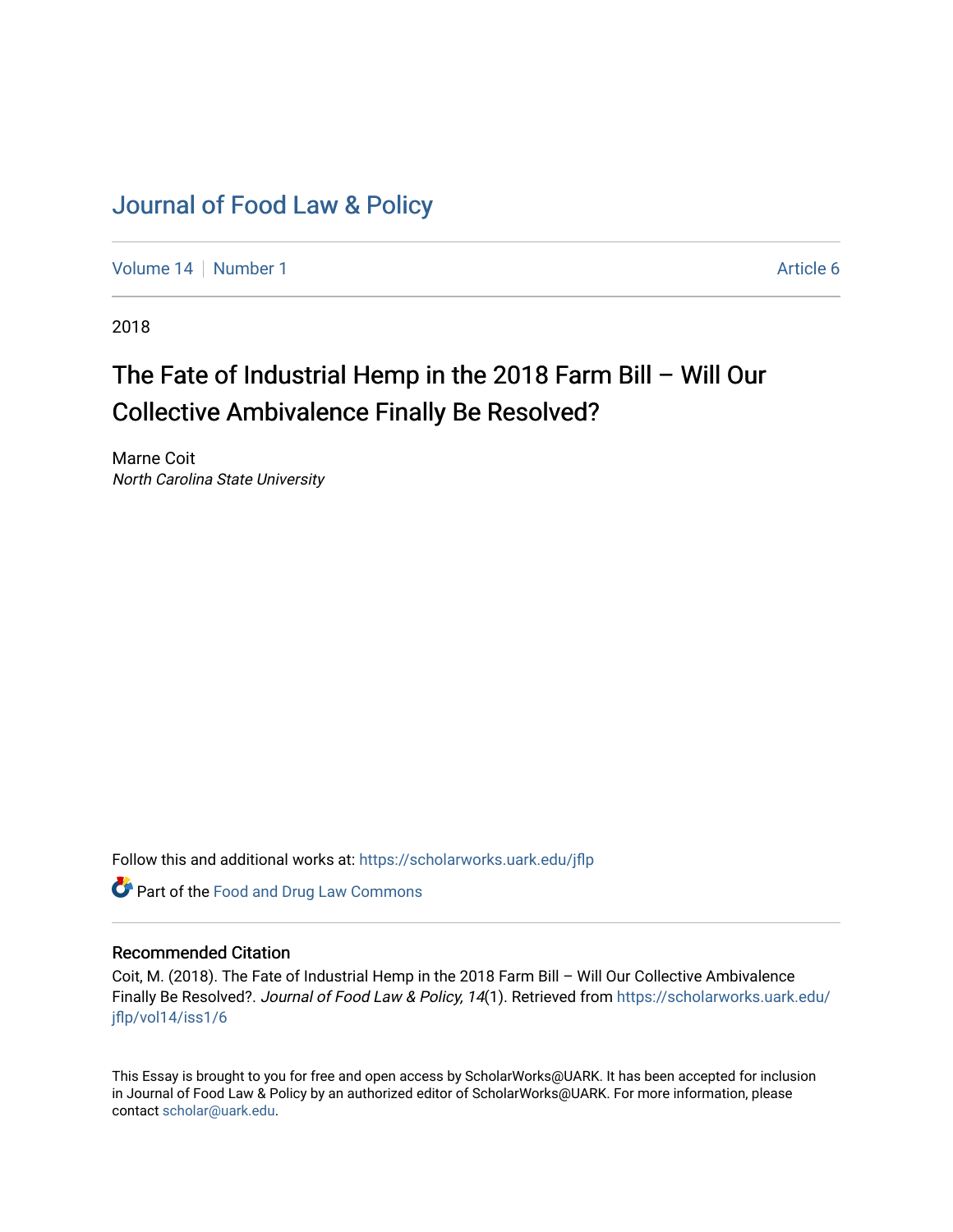

Volume Fourteen Number One

Spring 2018

The Fate of Industrial Hemp in the 2018 Farm Bill - Will Our Collective Ambivalence Finally Be Resolved? *Marne Coit*

A Publication of the University of Arkansas School of Law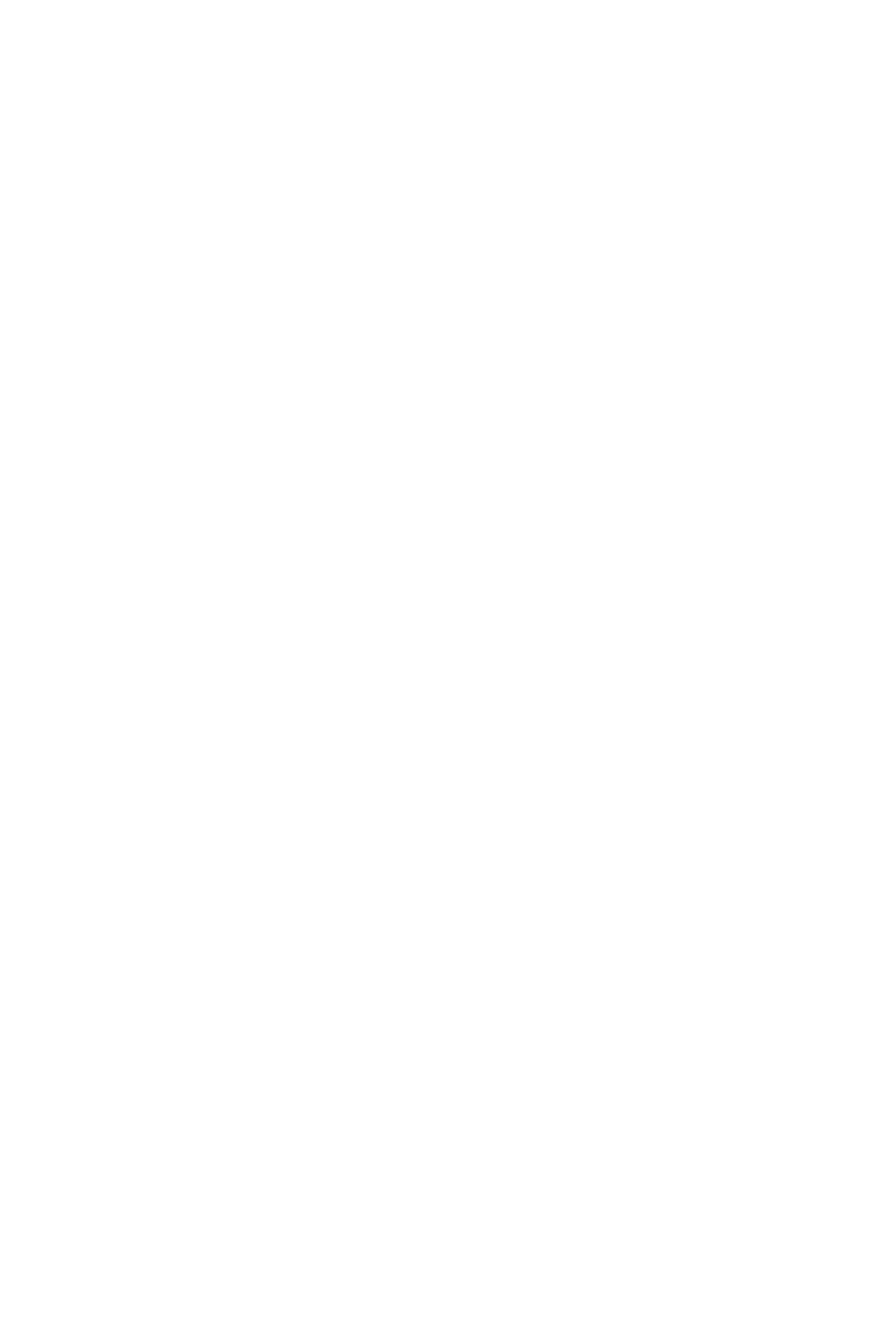# **The Fate of Industrial Hemp in the 2018 Farm Bill – Will Our Collective Ambivalence Finally Be Resolved?**

## **Marne Coit**

#### **I. Introduction**

As a nation, we are at a crossroads in the regulation of industrial hemp, and the 2018 Farm Bill is the time to decide which path we will choose. Congress has an opportunity to clear the path for farmers in the United States ("US") to participate in this burgeoning market. With an estimated 25,000 uses, industrial hemp is one of those rare crops that has both food and agricultural uses.<sup>1</sup> There is undoubtedly a market for hemp products.<sup>2</sup> The Hemp Industries Association ("HIA") estimates that US retail sales of hemp-based products was \$688 million in 2016 – up from \$573 million in 2015.<sup>3</sup> By 2020 the industry is estimated to grow to \$1.8 billion.<sup>4</sup>

Considering the projected market growth, one could conclude that growing industrial hemp has a lot of potential for farmers in the US.<sup>5</sup> However, the biggest impediment to farmers doing so is the current state of the law that regulates this crop.6 There is a discrepancy between what Congress seemingly

<sup>1</sup> Logan Yonavjak, *Industrial Hemp: A Win-Win For The Economy And The Environment*, Forbes (May 29, 2013), https://www.forbes.com/sites/ ashoka/2013/05/29/industrial-hemp-a-win-win-for-the-economy-and-theenvironment/2/#67b029736f9a.

<sup>2</sup> *See id*.

<sup>&</sup>lt;sup>3</sup> Harvest New York, Industrial Hemp From Seed To Market 6 (Cornell University 2017), http://allegany.cce.cornell.edu/resources/industrial-hempfrom-seed-to-market.

<sup>4</sup> Market Size: Hemp Industry Sales Grow To \$688 Million in 2016, Hemp Business Journal (2017), https://www.hempbizjournal.com/market-sizehemp-industry-sales-grow-to-688-million-in-2016/.

<sup>5</sup> Yonayjak, *supra* note 1.

<sup>&</sup>lt;sup>6</sup> *See* H.R. Res. 2642, 113th Cong. (2014) (enacted), https://www.congress.gov/ bill/113th-congress/house-bill/2642/text?overview=closed); 21 C.F.R. § 1308 (1970), https://www.deadiversion.usdoj.gov/21cfr/cfr/1308/1308\_11.htm.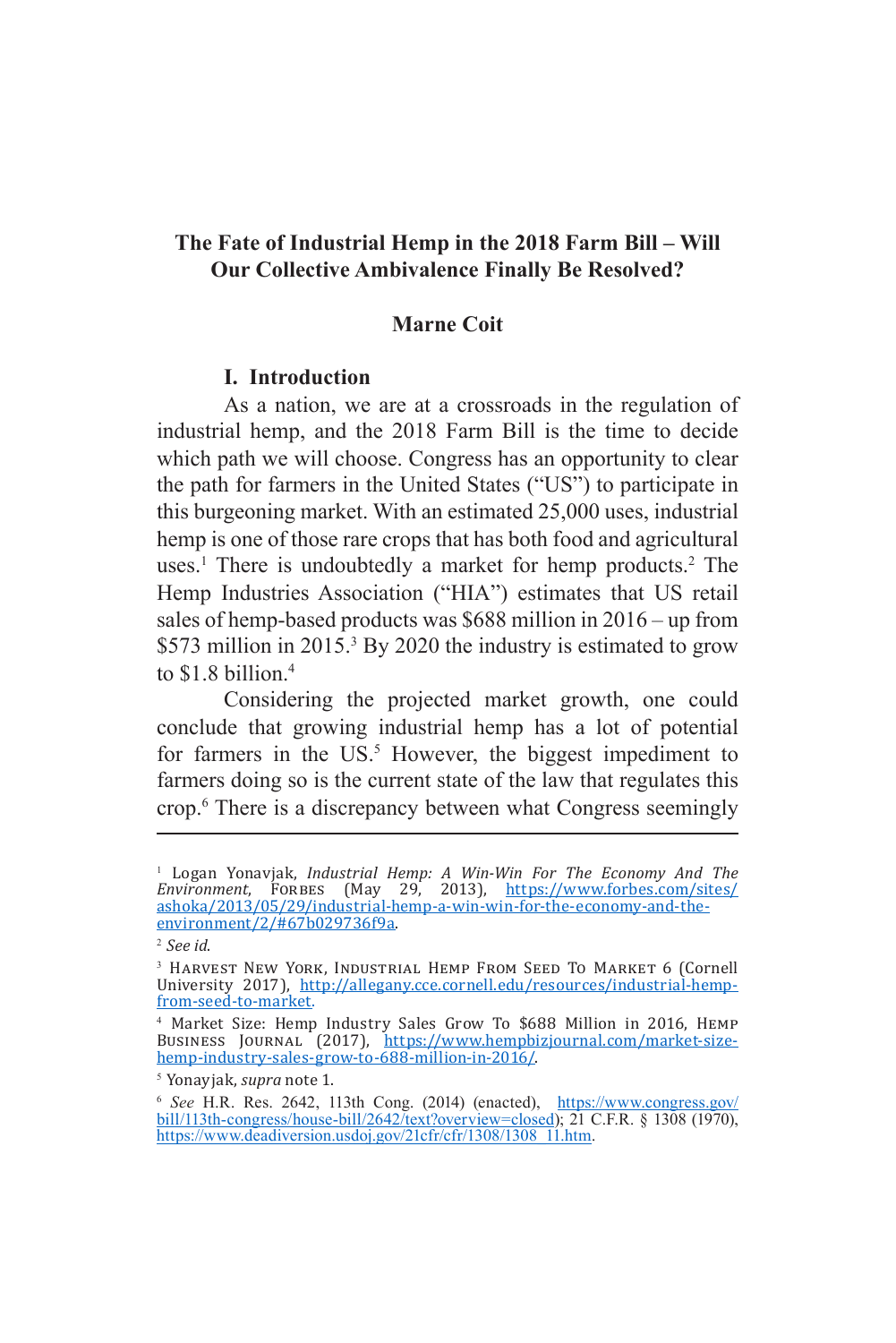mandated in the 2014 farm bill and the Drug Enforcement Administration's ("DEA") interpretation of the language of the Controlled Substances Act, a statute from 1970.7

Under the 2014 Farm Bill, Congress seemingly paved the way for industrial hemp to once again be grown in the US, as it granted authority for states to create industrial hemp pilot programs.8 However, the Drug Enforcement Administration's interpretation of the Controlled Substances Act ("CSA") of 1970 still precludes farmers from fully participating in these programs.<sup>9</sup> The DEA claims that it has authority to regulate all species of Cannabis sativa under the CSA, and does not distinguish between marijuana and industrial hemp.<sup>10</sup>

In the upcoming 2018 Farm Bill, Congress has the opportunity to clarify that the definition of marijuana does not include industrial hemp, and by doing so simultaneously clarify (and limit) the scope of DEA's authority. In order for farmers, processors, and retailers to move forward, Congress must take this action, and, therefore, restrict DEA's jurisdiction to marijuana. This is the only path forward for a thriving industrial hemp industry in the US.

#### **II. Background**

For context, there has been an increasing demand for industrial hemp products in recent years<sup>11</sup>. However, industrial hemp is not a new crop in the US. From the 1800s through the early 1900s it was grown widely, and was used in a variety of everyday products such as fabrics, twine, and paper.<sup>12</sup> During

<sup>7</sup> *See* 21 C.F.R. § 1308.

<sup>8</sup>   Renee Johnson, Cong. Research Serv., Hemp as Agricultural Commodity 1 (2017).

<sup>9</sup> *Id*.

<sup>10</sup> *Id*. at 18.

<sup>&</sup>lt;sup>11</sup> Market Size: Hemp Industry Sales Grow to 688 Million in 2016, HEMP Bus. J., https://www.hempbizjournal.com/market-size-hemp-industry-sales-grow-to-688-million-in-2016/ (last visited Jan. 29, 2018) [hereinafter *Hemp Industry Sales Grow*].

<sup>12</sup> Johnson, *supra* note 8, at 11*.*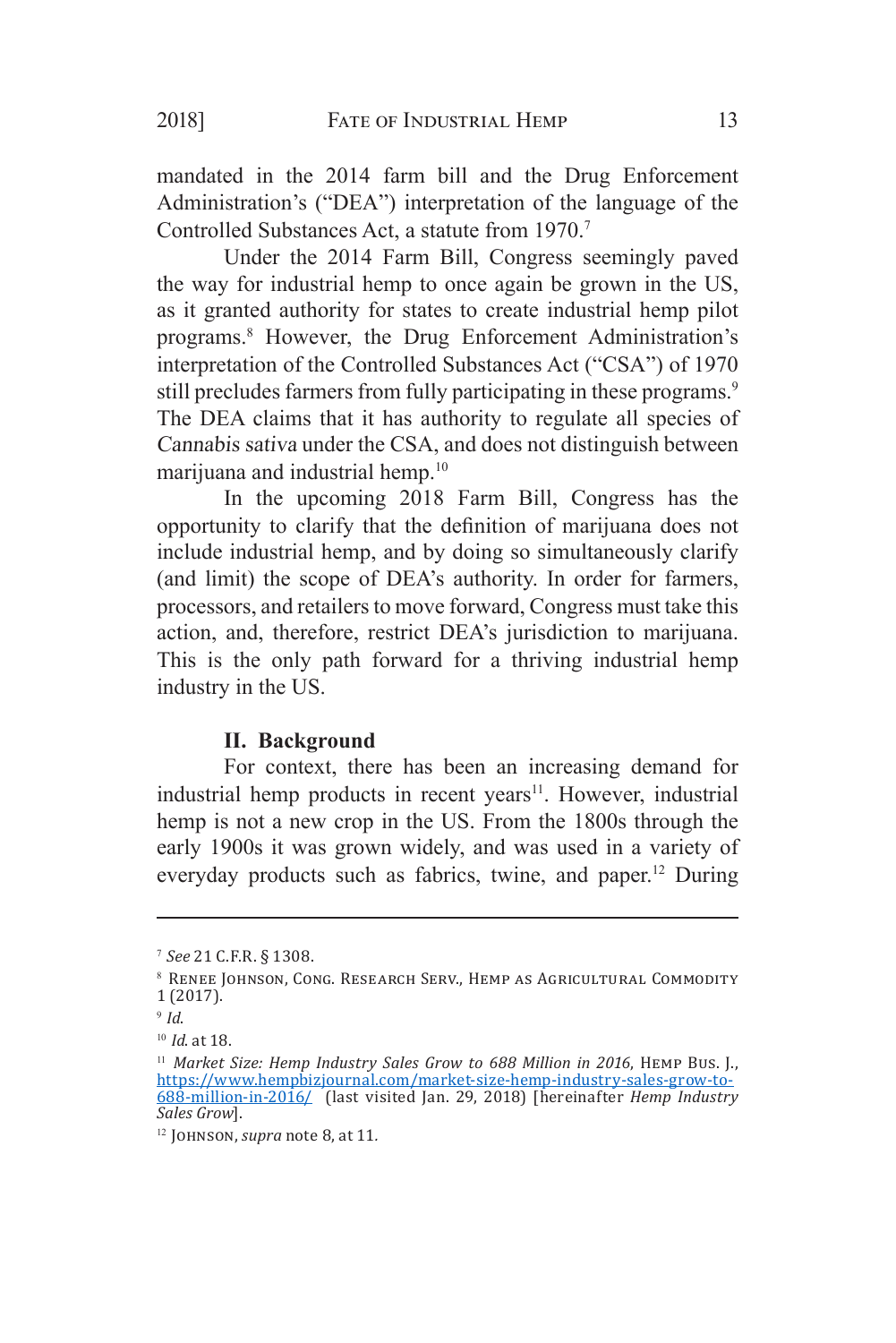this time period, it was treated the same as other commonly grown crops.13 For example, the United States Department of Agriculture ("USDA") published crop reports, compiled statistics, and provided assistance to hemp producers with production and distribution.<sup>14</sup>

Peak production of industrial hemp in the US was about 1943, when approximately 150 million pounds were produced.<sup>15</sup> Due to a combination of changes in both the law and societal attitudes,<sup>16</sup> production dropped after this time, until 1958 when the last known crop of industrial hemp was grown in the US.<sup>17</sup>

As stated earlier, though, there is a resurgence of interest in this crop.18 Market growth in the retail sector is increasing, which means increased opportunities for producers, manufacturers, and retailers.19 However, industry growth is hampered by the current confusing and conflicted state of the law.

#### **III. State of the Law – Historical**

The heart of the problem is how industrial hemp is defined – and who is defining it. In order to understand the present day complexities of the law, it is important to understand the historical context.

As stated above, up until the mid-1900s, industrial hemp was commonly grown in the US.<sup>20</sup> In 1937, Congress passed the Marijuana Tax Act. <sup>21</sup> This was the first legislative attempt to regulate marijuana in the US, and came about, in part, because of shifting societal attitudes regarding drugs and drug use.22 Although it did not prohibit production outright, it

<sup>16</sup> *Id.*

<sup>19</sup> *Id.*

<sup>21</sup> *Id*.

<sup>13</sup> *Id.*

<sup>14</sup> *Id.*

<sup>15</sup> *Id.* at 12.

<sup>17</sup> Johnson, *supra* note 8, at 12*.*

<sup>18</sup> *See Hemp Industry Sales Grow, supra* note 11.

<sup>20</sup> Johnson, *supra* note 8, at 12*.*

<sup>22</sup> *Id.* at 11-12.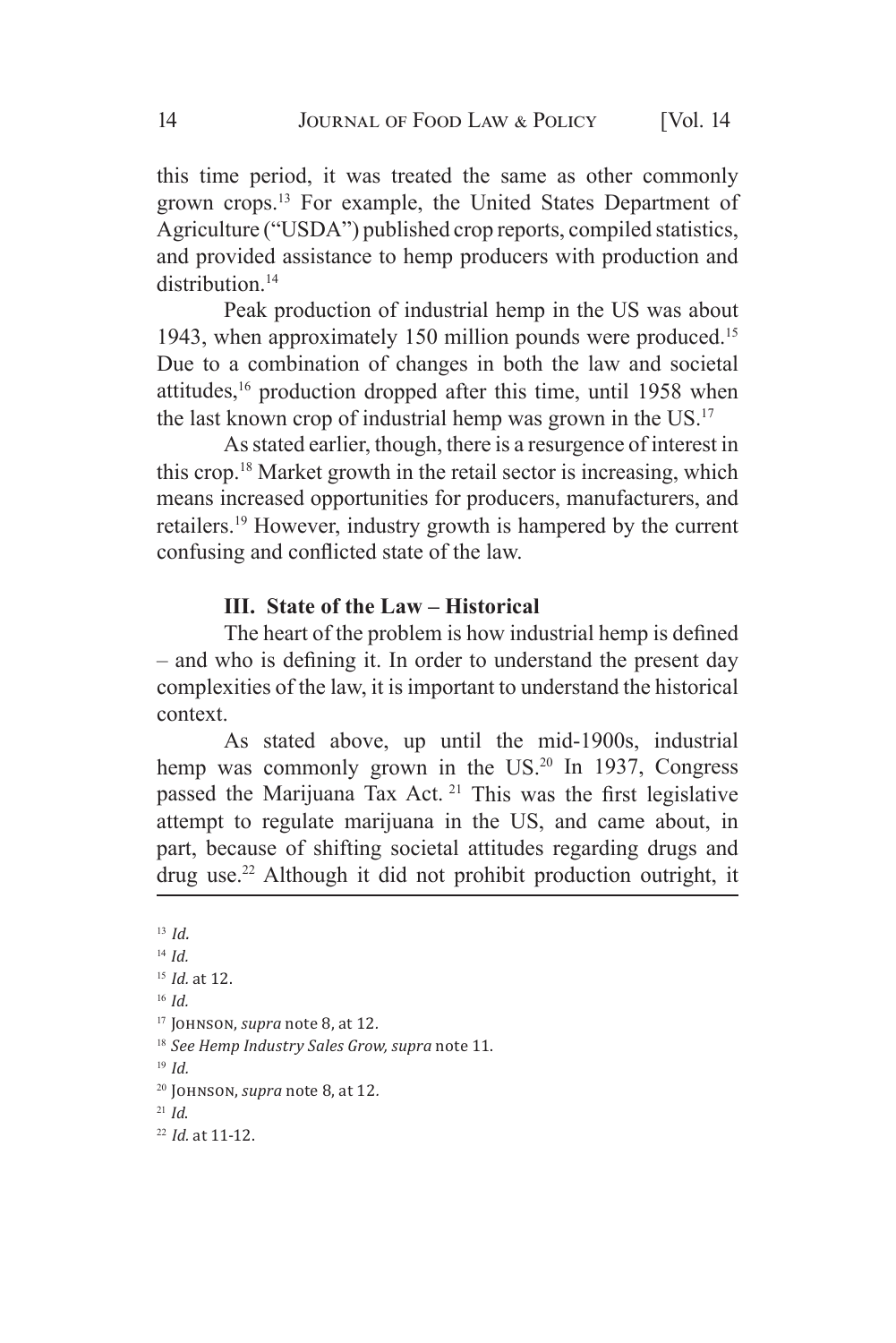did make production much more difficult.<sup>23</sup> The Marijuana Tax Act prohibited individual possession and sale of marijuana.<sup>24</sup> It permitted medicinal use, but under this law it became highly regulated.<sup>25</sup> In addition to requiring extensive documentation, it also imposed a tax if marijuana was bought, sold, imported, cultivated, or prescribed.26

It is very important to note that the Marijuana Tax Act specifically regulated marijuana.<sup>27</sup> It recognized a distinction between marijuana and industrial hemp, and it did not prohibit the production of industrial hemp.28 In fact, during World War II, the federal government encouraged production of hemp for fiber and  $\alpha$ il<sup>29</sup>

In 1970, there was a significant shift in the law when the Controlled Substances Act ("CSA") was passed.<sup>30</sup> Under the CSA, certain plants and drugs were placed under federal jurisdiction.31 Specifically, the DEA was given jurisdiction over *Cannabis sativa*. <sup>32</sup> The critical piece here – and what has created complexities through the present day – is that the CSA does not specifically distinguish between marijuana and industrial hemp.<sup>33</sup> The impact of not distinguishing between these two varieties is what causes the most issues for producers, manufacturers, and retailers today.34

Under the CSA, drugs are placed into what is known as "schedules" based on a combination of acceptable medical use

<sup>23</sup> *Id.* <sup>24</sup> *Id.* <sup>25</sup> Johnson, *supra* note 8, at 12 <sup>26</sup> *Id.* <sup>27</sup> *Id.* <sup>28</sup> *Id.* <sup>29</sup> *Id.* <sup>30</sup> Johnson, *supra* note 8, at 12 <sup>31</sup> *See id.* <sup>32</sup> *See generally* Comprehensive Drug Abuse Prevention and Control Act of 1970, Pub. L. No. 91-513 <sup>33</sup> Johnson, *supra* note 8, at 32 <sup>34</sup> *Id.* at 31-32.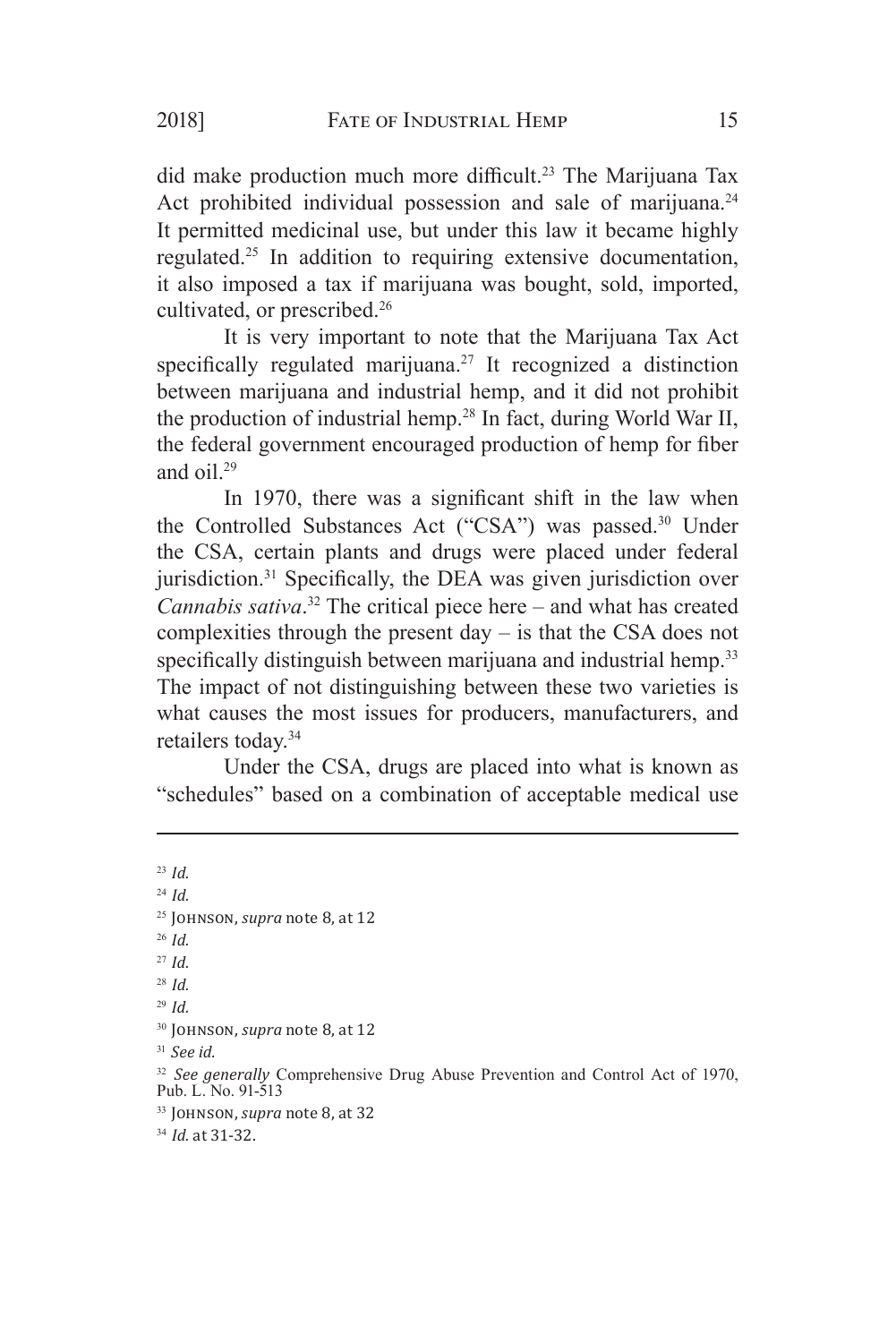and abuse potential.35 Marijuana has been identified as a Schedule I drug,<sup>36</sup> which means that it is considered to be in the tier with the most dangerous drugs, and has a high potential for abuse and no currently accepted medical use.<sup>37</sup> Technically, the CSA does not prohibit the production of industrial hemp outright, but it does implement strict controls.38 For example, if one were to import or grow cannabis seed, one must register with the DEA and obtain a permit to do so.<sup>39</sup>

Notably, the CSA states that "[t]he term 'marihuana' means all parts of the plant Cannabis sativa L., whether growing or not; the seeds thereof;…and every compound, manufacture, salt, derivative, mixture, or preparation of such plant, its seeds or resin. **Such term does not include** the mature stalks of such plant, fiber produced from such stalks, oil or cake made from the seeds of such plant…**or the sterilized seed of such plant which is incapable of germination**" (emphasis added).<sup>40</sup>

The language in the above definition is not clear and has led to arguments about whether industrial hemp is excluded. If this were the case, then it leads to the conclusion that marijuana is regulated by the DEA, but that industrial hemp is not. For example, hulled hemp seeds, or hemp seed hearts, are sold as a food product.<sup>41</sup> Hemp seed in this form is considered to be nonviable, or incapable of germination.42 Because it cannot germinate, one might argue that it fits into the exemption of the definition of marijuana above. However, the DEA maintains that the definition in the CSA includes all categories of *Cannabis sativa*, which they

<sup>&</sup>lt;sup>35</sup> *Drug Scheduling*, DRUG ENF'T ADMIN., https://www.dea.gov/druginfo/ ds.shtml. (last visited Feb. 3, 2018).

<sup>36</sup> 21 U.S.C. §812(c)(10) (2012).

<sup>37</sup> 21 U.S.C. §812(b).

<sup>38</sup> Johnson, *supra* note 8, at 12

<sup>39</sup> *Id.* at 17.

<sup>40</sup> 21 U.S.C. § 802(16).

<sup>41</sup> *See Hemp Seed Hearts, Organic,* NOW Health, https://www.nowfoods.com/ natural-foods/hemp-seed-hearts-organic (last visited Mar. 29, 2018).

<sup>42</sup> *Hulled Hemp Seeds*, Hempseed.Ca, http://www.hempseed.ca/hulled-hempseed/ (last visited Feb. 6, 2018).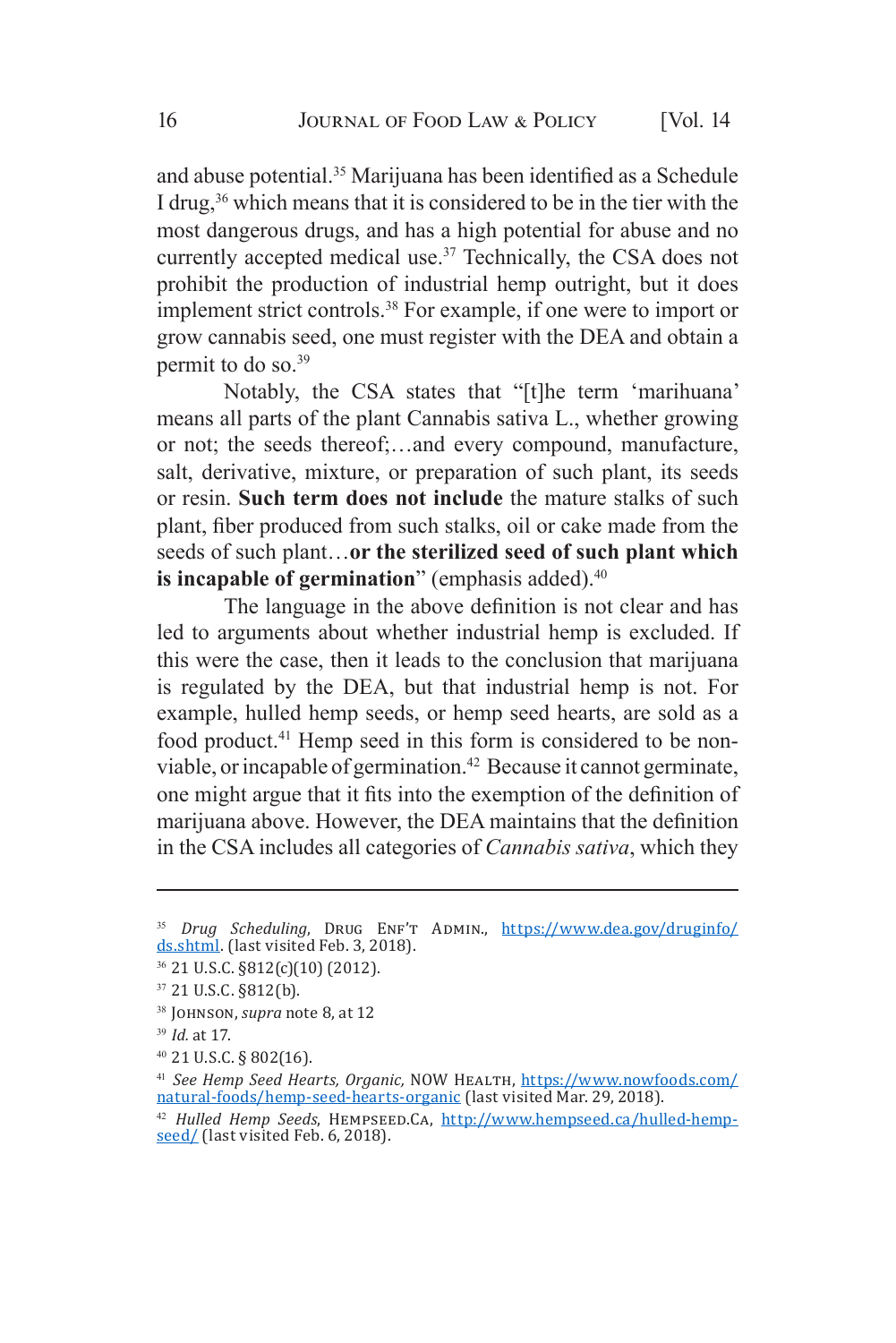argue gives them jurisdiction to regulate industrial hemp.<sup>43</sup>

# **IV. State of the Law – Present Day**

As mentioned above, the DEA has been acting under the presumption that industrial hemp and marijuana are essentially the same, and that they have authority to regulate both. The reason that the scope of DEA's authority is now coming under increased scrutiny is because of a provision in the 2014 Farm Bill. Under **§**7606, Congress specifically granted authority to universities and state departments of agriculture to grow or cultivate industrial hemp if it is done for the purposes of research under an agricultural pilot program.<sup>44</sup> These pilot programs can be developed to study the growth, cultivation, or marketing of industrial hemp.45 The details for how the pilot programs are run is left up to the individual states, as the law gives states the authority to enact regulations in this area.<sup>46</sup> The statute does specify that such programs may only be created in states that allow industrial hemp to be grown.<sup>47</sup>

What is particularly significant about this provision in the farm bill is the definition of industrial hemp that is provided. Under this statute industrial hemp, for the purposes of these state pilot programs, is defined as any part of the Cannabis sativa L. plant, whether the plant is growing or not, as long as the THC concentration is 0.3% or below.48

In and of itself, this provides a clear distinction between what is to be considered marijuana – THC concentration above 0.3%, and industrial hemp – THC concentration of 0.3% or

<sup>&</sup>lt;sup>43</sup> Notice, Statement of Principles on Industrial Hemp, 81 Fed. Reg. 156, 53,395, 53,395-53,396 (Aug. 12, 2016), https://www.federalregister.gov/ documents/2016/08/12/2016-19146/statement-of-principles-on-industrialhemp [hereinafter Statement of Principles on Industrial Hemp].

<sup>&</sup>lt;sup>44</sup> State Industrial Hemp Statutes, NAT' CONFERENCE OF STATE LEGISLATURES (Dec. 13, 2017), http://www.ncsl.org/research/agriculture-and-rural-development/ state-industrial-hemp-statutes.aspx.

<sup>45</sup> H.R. Res. 2642, 113th Cong. (2014) (enacted).

<sup>46</sup> *Id.*

<sup>47</sup> *See id.*

<sup>48</sup> *Id.*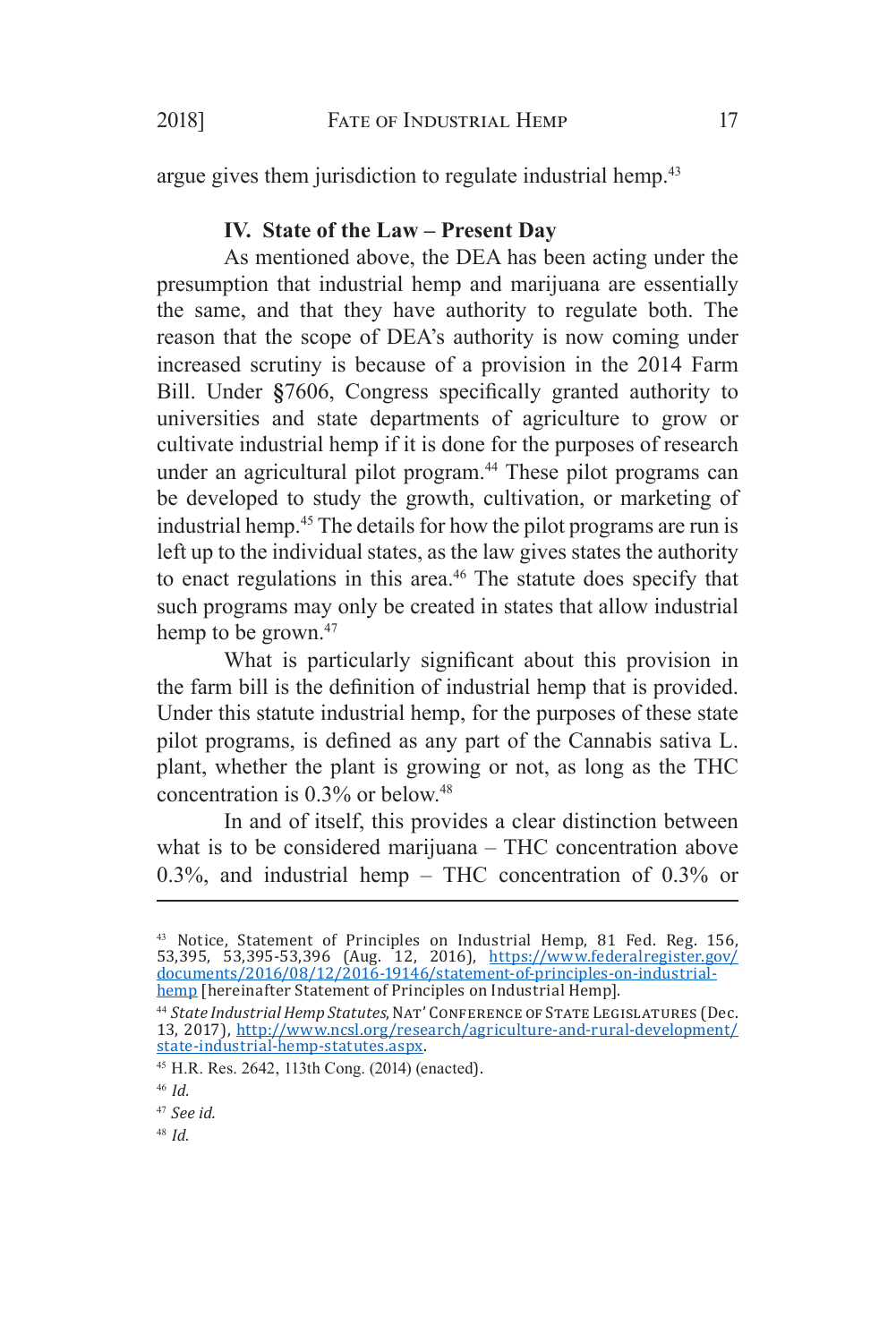below.49 However, this law does not exist on its own, but rather co-exists with, and has the same legal weight as, the CSA.<sup>50</sup> And so it creates the appearance of a misalignment or conflict between these two laws.

What Congress failed to do when enacting this law was to specifically amend the definition of marijuana under the CSA to exclude industrial hemp. Instead of creating a straightforward path for those who want to produce or process industrial hemp, in reality, it has created confusion and uncertainty. While states have autonomy, to a certain extent, to create their own industrial hemp programs,<sup>51</sup> the DEA continues to define industrial hemp in such a way as to be within their jurisdiction.

This creates some unusual results. First, it means that not all producers are able to participate in this market. It only provides opportunities for producers who live in states that have since created industrial hemp pilot programs.<sup>52</sup> For those who do live in states with pilot programs, they are still subject to restrictions within those programs.<sup>53</sup> For example, most programs require some type of licensure for producers and manufacturers, and producers may be required to supply certain data to the state programs.<sup>54</sup>

There are additional limitations to growing industrial hemp that do not exist with other crops. If one wants to grow industrial hemp under a state pilot project, one is still required to register with DEA, because it is considered to be a Schedule I drug.<sup>55</sup> This creates the odd reality for farmers of having to register with the

<sup>49</sup> Johnson, *supra* note 8, at 1-2.

<sup>50</sup> H.R. Res. 2642, 113th Cong. (2014) (enacted).

<sup>51</sup> Statement of Principles on Industrial Hemp, *supra* note 43, at 53,395.

<sup>52</sup> *State Industrial Hemp Statutes*, *supra* note 44. As of the time of this writing, at least 34 states had passed legislation related to industrial hemp. *Id*.

<sup>53</sup> *See id*. Specific requirements vary by state; details of individual state programs are beyond the scope of this essay. *Id.*

<sup>54</sup> *See id.*

<sup>55</sup> *See State Industrial Hemp Statutes*, *supra* note 44. Under some state programs, the state department of agriculture will be the entity that registers with the DEA. *Id*. For example, this is the case under the state industrial hemp pilot program in North Carolina. *See e.g.*, N.C. Gen. Stat. § 106-568.53(1).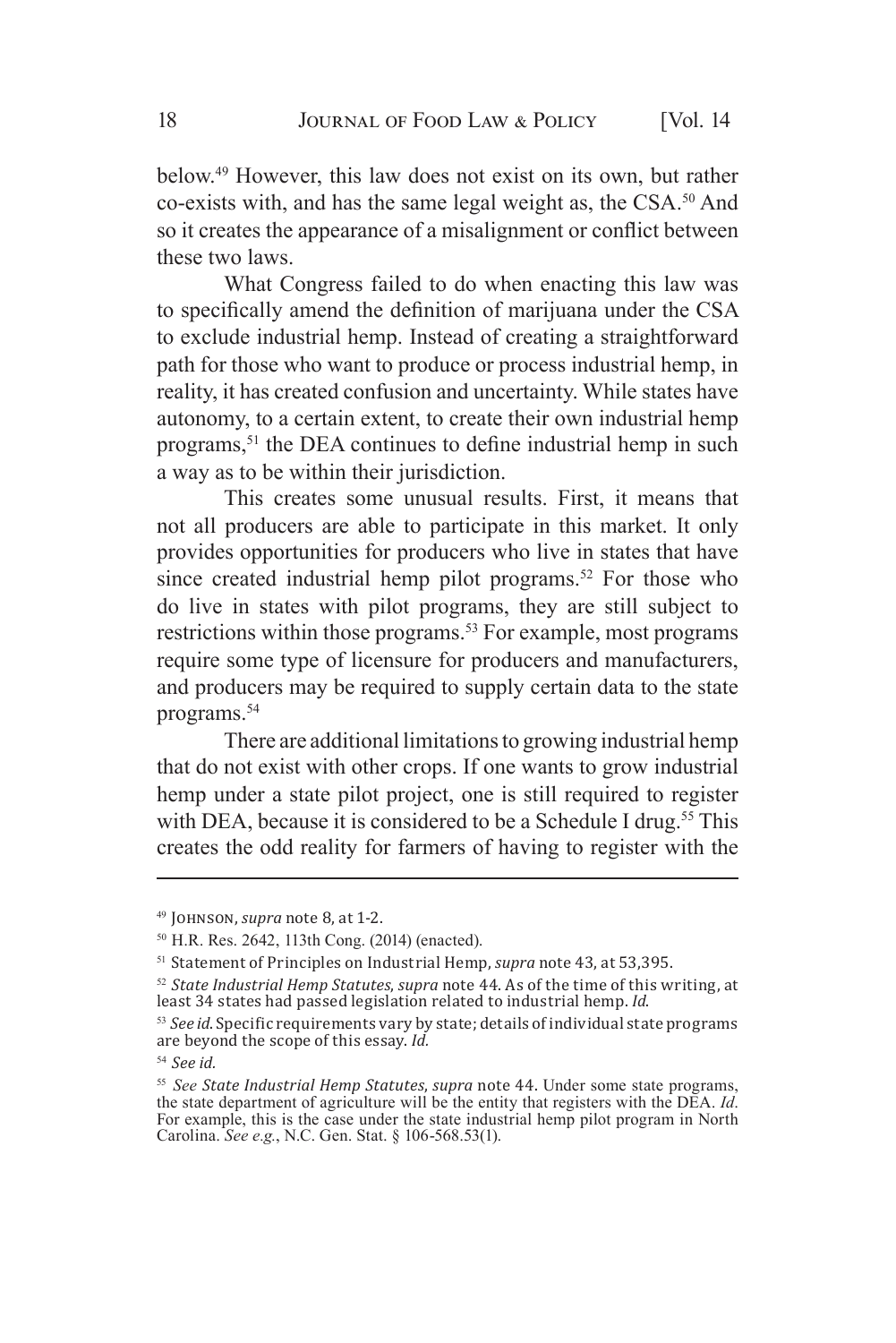DEA to grow a crop that is seemingly legal. There are few other crops that require producers to jump through as many regulatory hoops in order to obtain seed and be permitted to grow them.

It has also created complications for farmers who want to purchase seed to plant industrial hemp. Under the CSA, industrial hemp plants and seeds cannot be transported across state lines; this applies to driving the seed or plants across state lines, as well as mailing or shipping seed.<sup>56</sup> So, for example, if a producer lives in a state with a pilot program such as North Carolina and wants to purchase seed from Colorado (also a state with a pilot program), and is stopped in a state in between, the producer could potentially be charged with possession of a controlled substance under criminal law.<sup>57</sup>

The result is potential fines and/or a prison sentence under both state and federal law.<sup>58</sup> This seems like a harsh result for a producer who is trying to obtain seed to plant a crop.<sup>59</sup>

In August of 2016 the DEA, USDA and Food and Drug Administration ("FDA") issued the Statement of Principles on Industrial Hemp in an attempt to clarify the positions of the three federal regulatory agencies that are most involved in regulating industrial hemp.60 The purpose was to inform the public so that people could participate in state pilot programs and still be in compliance with federal law.<sup>61</sup>

Notably, the guidance document specifically states that "Section 7606 did not remove industrial hemp from the controlled substances list. Therefore, Federal law continues to restrict hemp-

<sup>56  21</sup> U.S.C. § 822

<sup>57</sup> *See id*.

<sup>58</sup> *See* Brian T. Yeh, Cong. Research Serv., Drug Offenses: Maximum Fines and Terms of Imprisonment for Violation of the Federal Controlled Substances Act and Related Laws i, 8, n. 25 (2015)

<sup>59</sup> *See e.g*., *Hemp seeds bound for Colorado seized at U.S.-Canada border*, CBS News (June 19, 2014), https://www.cbsnews.com/news/hemp-seeds-bound-for-coloradoseized-at-u-s-canada-border/ (demonstrating instances when the DEA has tried to block the sale of industrial hemp seed). In response, Congress passed an appropriation law that restricted federal agencies, including the DEA, from interfering in activities that are permitted under the 2014 Farm Bill. Johnson, *supra* note 8, at 1.

<sup>60</sup>  Statement of Principles on Industrial Hemp, *supra* note 43, at 53,395.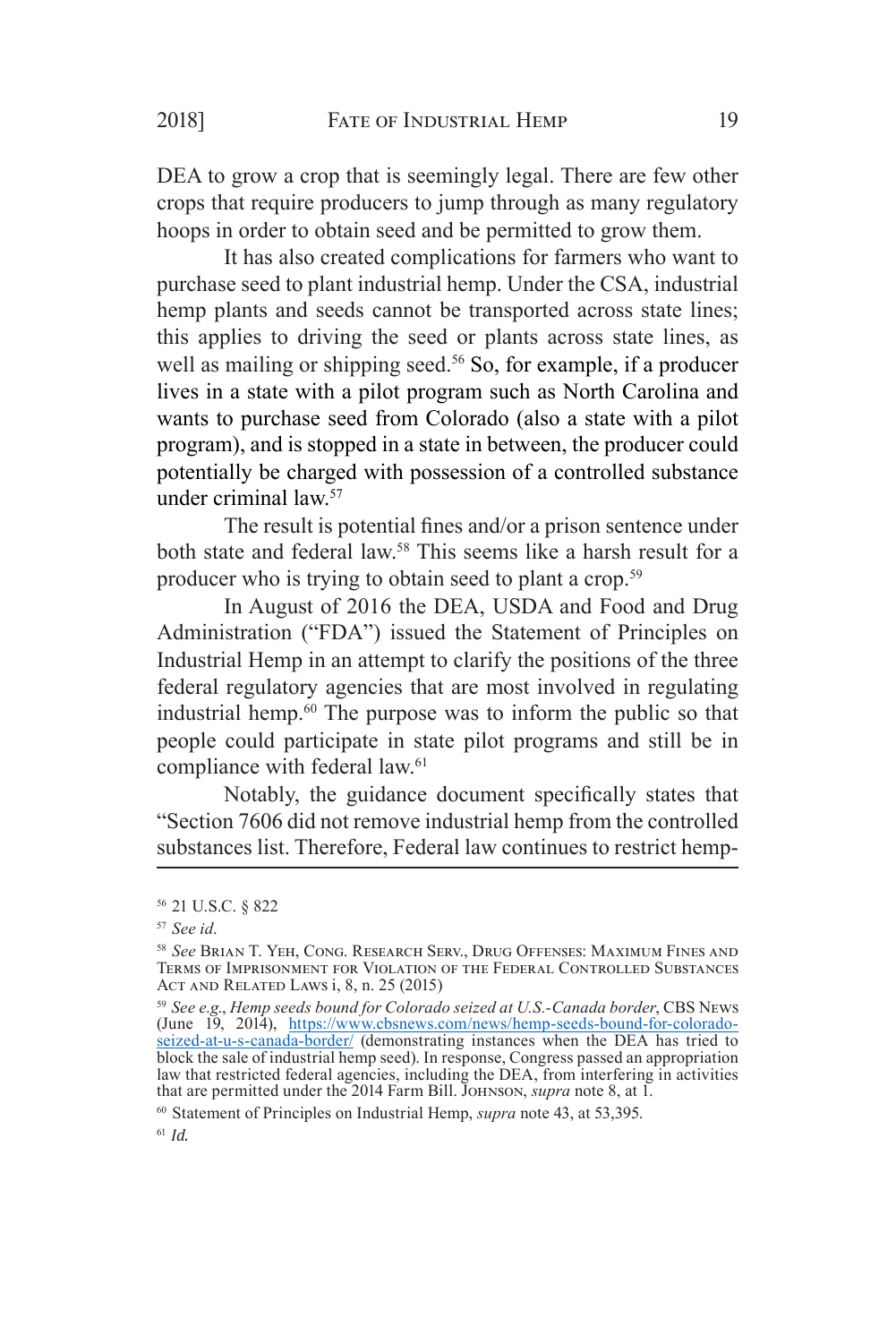related activities, to the extent that those activities have not been legalized under section 7606."62 In addition, it also explains that the provision in the farm bill "did not eliminate the requirement under the Controlled Substances Import and Export Act that the importation of viable cannabis seeds must be carried out by person registered with the DEA to do so."<sup>63</sup>

Perhaps most telling was the statement that section 7606 of the farm bill "left open many questions regarding the continuing application of Federal drug control statutes to the growth, cultivation, manufacture, and distribution of industrial hemp products, as well as the extent to which growth by private parties and sale of industrial hemp products are permissible."<sup>64</sup>

Indeed, the farm bill did seem to open many questions, as discussed above. Unfortunately, the Statement of Principles did not do much to resolve them. We are still left in a reality in which a crop is seemingly legal, yet is hampered by the restrictions placed upon it by criminal drug laws.

The DEA has taken actions that seem to be at odds with the language and intent of section 7606. For example, in December of 2016, the DEA published a final rule stating that a new drug code would be used for extracts of marihuana.<sup>65</sup> The term "marihuana extract" is defined as "an extract containing one or more cannabinoids that has been derived from any plant of the genus Cannabis…"<sup>66</sup> The agency stated that these extracts would remain listed as Schedule I drugs, and that anyone who handled them would be required to register with the DEA accordingly.<sup>67</sup> This is notable because it would impact a significant portion of the industrial hemp industry that is focused on producing and/ or retailing cannabidiol ("CBD").<sup>68</sup> CBD is a non-psychoactive

<sup>62</sup>  *Id*.

<sup>63</sup>  Johnson, *supra* note 8, at 35.

<sup>64</sup>  Statement of Principles on Industrial Hemp, *supra* note 43, at 53,395.

<sup>65</sup> Establishment of a New Drug Code for Marihuana Extract, 81 Fed. Reg. 90,194, 90,194 (Dec. 14, 2016) (to be codified 21 C.F.R. pt. 1308).

<sup>66</sup>  *Id*.

<sup>67</sup>  *Id*. at 90,195-90,196.

<sup>68</sup>  *Id*. at 90,195.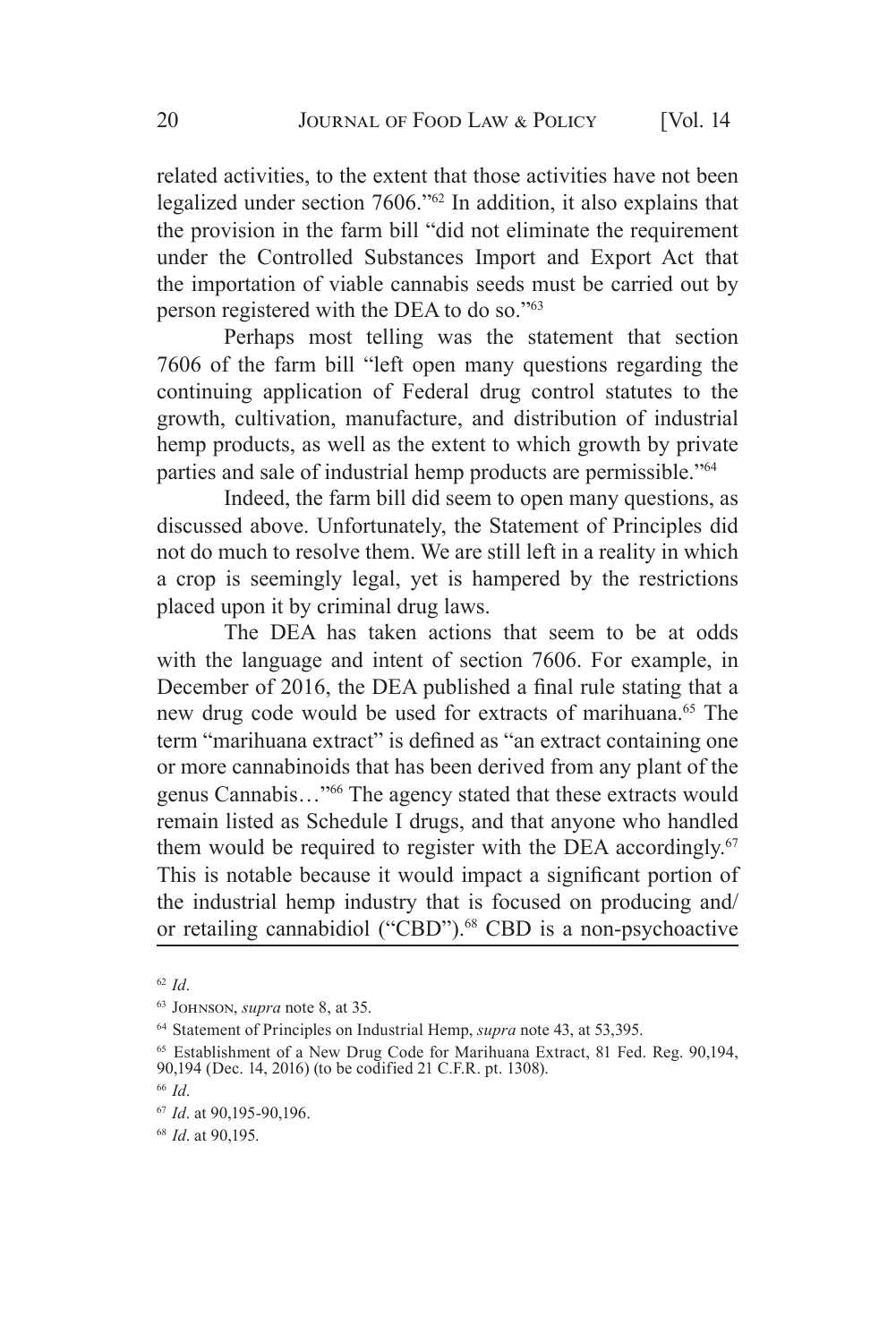compound that can be derived from industrial hemp, and can be used as a dietary supplement.<sup>69</sup> The DEA's rule stating that these extracts would fall under their jurisdiction and be classified as Schedule I drugs seemed to contradict the farm bill provision. Although the agency did provide further clarification in March of  $2017<sup>70</sup>$  this situation is evidence of the need for greater clarification across the board about the DEA's role in regulating industrial hemp and hemp products.<sup>71</sup>

### **V. Next Steps**

The current legal status of industrial hemp leaves the industry in limbo. Congress has the authority to remedy this. Perhaps the most straightforward approach is to provide a fix in the upcoming 2018 Farm Bill. First, Congress can expressly state that the industrial hemp pilot programs are permanent. Section 7606 on its face does not seem to sunset;72 however, there is also no express language stating that it is a permanent program. In fact, the language specifically refers to the state programs as being "pilot programs", seemingly indicating a non-permanent nature.<sup>73</sup>

In addition, Congress can specifically clarify and amend the definition of marijuana under the CSA to exclude industrial hemp. This would have the effect of clearing up any current discrepancies between the language of the current farm bill and DEA's interpretation of the language of the CSA. In so doing, Congress could take the additional step of clarifying the scope of

<sup>69</sup>  Renee Johnson, Cong. Research Serv., Potential Use of Industrial Hemp IN CANNABIDIOL PRODUCTS 1 (2016), http://nationalaglawcenter.org/wp-content/ uploads/assets/crs/IF10391.pdf.

<sup>70</sup>  *Clarification of the New Drug Code (7350) for Marijuana Extract,* Diversion CONTROL DIV. OF THE U.S. DEP'T OF JUSTICE (Mar. 9, 2017), https://www.deadiversion. usdoj.gov/schedules/marijuana/index.html.

<sup>71</sup>  *See* Larry K. Houck & Riëtte van Laack, *Hemp Industries Association Seeks Contempt Against DEA; Alleges Violation of 2004 Hemp Order*, Hyman, Phelps & McNамаrа, P.C.: FDA L. Blog (Feb. 23, 2017), <u>http://www.fdalawblog.net/2017/02/</u> hemp-industries-association-seeks-contempt-against-dea-alleges-violation-of-2004 hemp-order/; *see* Colleen Keahey, *Hemp Industries Association Sues DEA Over Illegal Attempt to Regulate Hemp Foods as Schedule I Drugs*, HEMP INDUSTRIES Association (Feb. 6, 2017), https://www.thehia.org/HIAhemppressreleases/4594319.

<sup>72</sup>  *See* H.R. Res. 2642, 113th Cong. (2014) (enacted).

<sup>73</sup>  Johnson, *supra* note 8, at 13-14.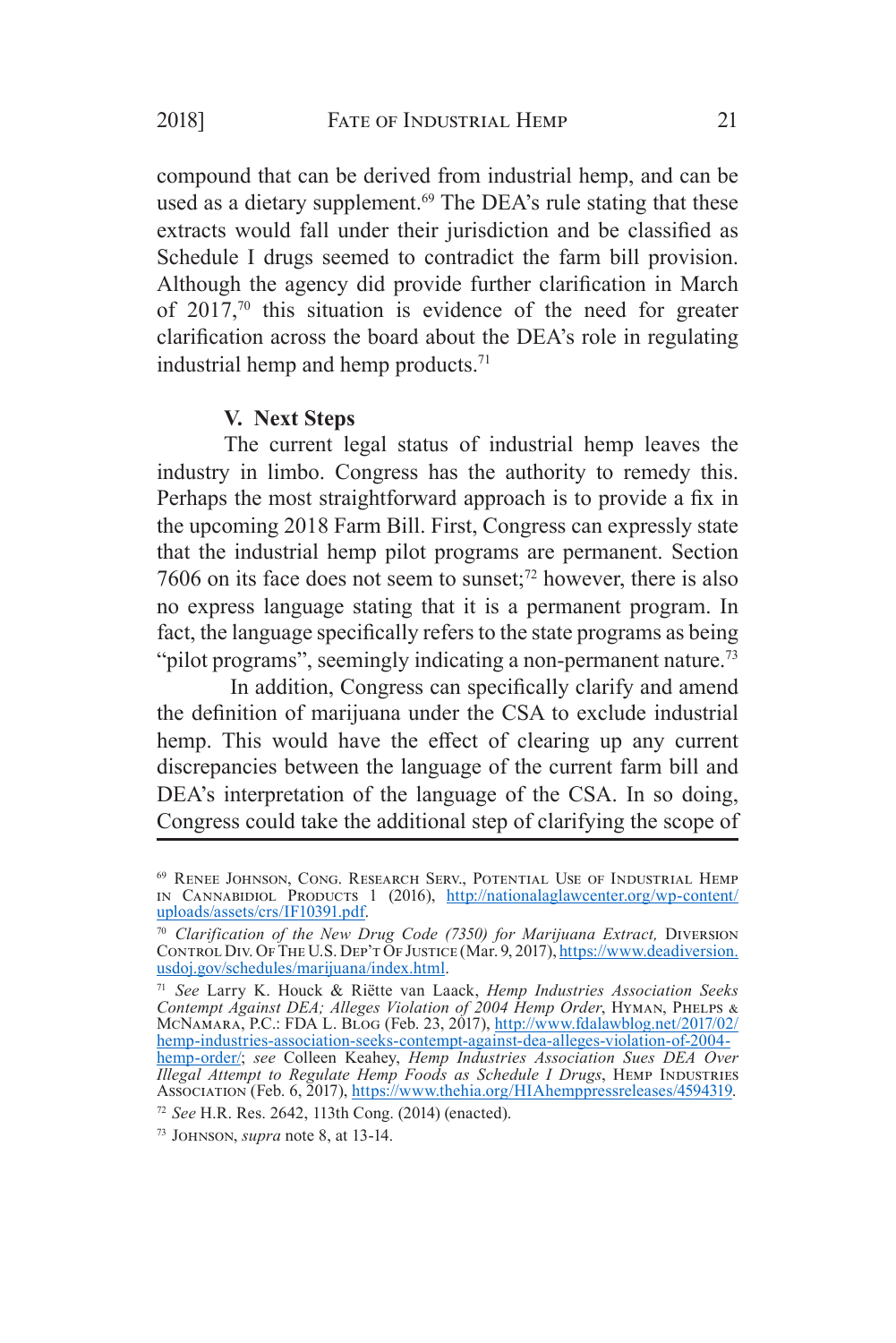DEA's authority by drawing a bright line between marijuana and industrial hemp.

To go one step further, after removing the regulation of industrial hemp from the DEA's authority, Congress could expressly preempt this area of law. This would eliminate the state programs altogether and level the playing field by permitting all producers and processors the opportunity to enter this market if they choose, regardless of what state they reside in.

Congress could also choose to pass separate, freestanding legislation that would essentially serve the same function as above. Such legislation has been introduced, but so far **has not been passed into law**. For example, the Industrial Hemp Farming Act was introduced in the House of Representatives in July of 2017.74 The purpose of the bill was to amend the CSA to exclude industrial hemp from the term marihuana.<sup>75</sup>

#### **VI. Conclusion**

Congress provided the opportunity for states to create industrial hemp pilot programs in the last farm bill. This demonstrates a clear intent to have industrial hemp be a legitimate, legal crop. And societal norms seem to have shifted in favor of allowing this crop to be grown for food and other uses, as is evidenced by the steadily increasing market in industrial hemp. However, the current state of the law creates confusion about the legality of industrial hemp and leaves a potentially profitable industry in limbo. It is understandably difficult for potential producers and manufacturers to engage in this industry under the current state of the law. Congress took a step in the right direction by allowing for the industrial hemp pilot programs and providing a means (although still limiting) for states to move forward. Now Congress must take the next step and remove the remaining legal and regulatory obstacles so that producers, manufactures and retailers can move forward confidently with their businesses. The

<sup>&</sup>lt;sup>74</sup> Industrial Hemp Farming Act of 2017, H.R. 3530, 115th Cong. (2017), *https://www.* congress.gov/115/bills/hr3530/BILLS-115hr3530ih.pdf.